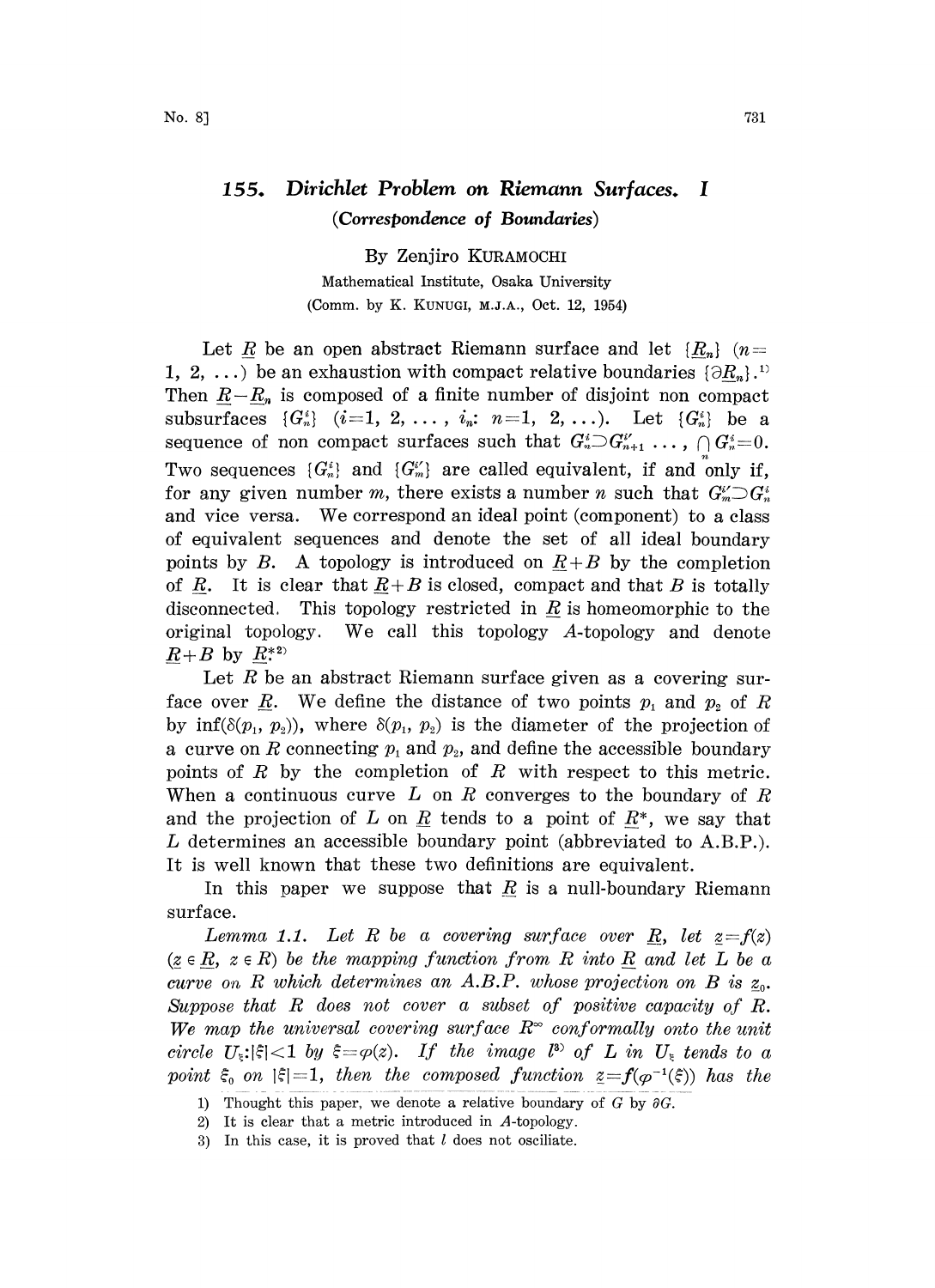same limit  $\underline{z}_0$ , when  $\xi$  tends to  $\xi_0$  along any Stolz's path.

*Proof.* Let  $\{V_n(\underline{z}_0)\}\)$  be a sequence of neighbourhoods of  $\underline{z}_0$  with compact relative boundaries  $\{\partial V_n(z_0)\}$  such that  $V_n(z_0) \supset V_{n+1}(z_0) \cdots$  $\bigcap V_n(\underline{z}_0)=0$  and let  $\underline{R}_0$  be a compact disc of  $\underline{R}$  such that the boundary of the projection of R has positive capacity in  $\underline{R}_0$ . Define a super harmonic function  $\omega_n(z)$  such that  $\omega_n(z)$  is harmonic in  $\{(\underline{R}-\underline{R}_0-V_n(z_0))\}$  $\bigcup \{proj(R) \cap \underline{R}_0\}, \omega_n(\underline{z}_0)=0$  on the boundary of proj $(R)$  contained in  $\underline{R}_0, \ \omega_n(\underline{z}) = M_n \ \ \text{on} \ \ \partial \underline{R}_n + V_n(\underline{z}_0) \ \ \text{and} \ \ \frac{1}{2\pi} \int\limits_{\partial B^n} \frac{\partial \omega_n(\underline{z})}{\partial n} d\overline{s} = 1. \ \ \ \text{Since} \ \ \underline{R} \ \ \text{is} \ \ \text{a}$ 

null-boundary Riemann surface,  $\omega_n(z)$  is uniquely determined and  $\lim M_n = \infty$ . We denote by  $A_{\xi,\tau,\delta}$  the domain:  $|\xi-\xi_0| < 1-r$ ,  $|\arg(\xi-\xi_0)|$  $\begin{align*} -\xi_0 || \leq \frac{\pi}{2} - \delta \ \text{ and denote the end part of } l \text{ outside of } |z| = r \text{ by } l_n. \end{align*}$ <br>
Then we have  $\begin{align*} \omega_n(f(\xi)) \geq M_n \lambda \delta' \text{ on } \mathcal{A}_{\xi,\tau,\delta}, \quad n \geq i_0 \end{align*}$ Then we have

$$
\omega_n(f(\xi)) \geq M_n \lambda \delta' \text{ on } \Lambda_{\xi,\gamma,\delta}, \quad n \geq i_0 \tag{1}
$$

 $\omega_n(f(\xi)) \geq M_n \lambda \delta'$  on  $\Delta_{\xi,\tau,\delta}$ ,  $n \geq i_0$  (1)<br>where  $\lambda \delta' > 0$  and  $i_0$  is the minimal number such that  $f(l_r) \in V_{i_0}(\underline{z})$ . If  $f(\xi)$  did not have limit  $z_0$  in  $A_{\xi,\tau,\delta}$ , there would exist a sequence  $\{\hat{\xi}_i\}$  such that  $\lim_{n \to \infty} \hat{\xi}_i = \hat{\xi}_0 : \hat{\xi}_i \in \mathcal{A}_{\xi, \tau, \delta}$  and a number  $n_0$  and a sequence  $\{\xi_i\}$  such that  $\mathring{f}(\xi_i) \notin V_{n_0}(z)$ ;  $i' \geq i_0$ . Therefore there exists a number N and  $i'$  such that

$$
\omega_n(f(\xi_{i'})) \leq N: \quad i'' \geq i', \quad n \geq n_0. \tag{2}
$$
  
From (1) and (2), we have  $N \geq \omega_m(f(\xi_m)) \geq M_m \lambda \delta'$ :  $\lim_{m} M = \infty$ , which  
is a contradiction.

If the A.B.P. lies on  $\underline{R}$ , our assertion is trivial. From this lemma, we can deduce the following.

Lemma 1.2. Under the same conditions as those of the lemma 1.1, let  $E_{\xi}$  be a set on  $|\xi|=1$ . If the cluster set of  $z=f(\xi)$  on  $E_{\xi}$ , when  $\xi$ tends to points of  $E_z$ , is a set of capacity zero, then  $E_z$  is a set of linear measure zero.

*Proof.* From Lemma 1.1, we can suppose that  $f(\xi)$  has cluster set in  $E$ , along a Stolz's path. We denote by  $E'$  a closed set of points p of E' such that  $f(\xi)$  tends uniformly when  $\xi$  tends to p along a Stolz's path. Then  $f(E') \subseteq E$  is also closed. Let  $\{V_n\}$  be a sequence with compact relative boundaries  $\{\partial V_n\}$  such that  $V_n \supset V_{n+1}$ ,  $\bigcap \overline{V}_n = f(E')$ , where  $\overline{V}$  is the closure of V. Denote by  $\omega_n(\underline{z})$  a continuous super-harmonic function such that  $\omega_n(z)$  is harmonic in ( $\underline{R}$  $-E_0-V_n)\cup (\underline{R}_0\cap \text{proj } R),\ \omega_n(z)=0\ \ \text{on}\ \ \text{proj } R\cup \underline{R}_0,\ \ \omega_n(z)=M_n\ \ \text{on}\ \ \partial V_n$  $+ V_n$  and  $\frac{1}{2\pi} \int \frac{\partial \omega_n(z)}{\partial n} ds = 1$ . Then  $\lim_n M_n = \infty$ . Consider  $\omega_n(z)$  on  $U_z$  then we have from the super-harmonicity of  $\omega_n(z)$  that  $\lim_{n \to \infty} \alpha_n(z)$ . This is absurd.

An extension of Fatou's theorem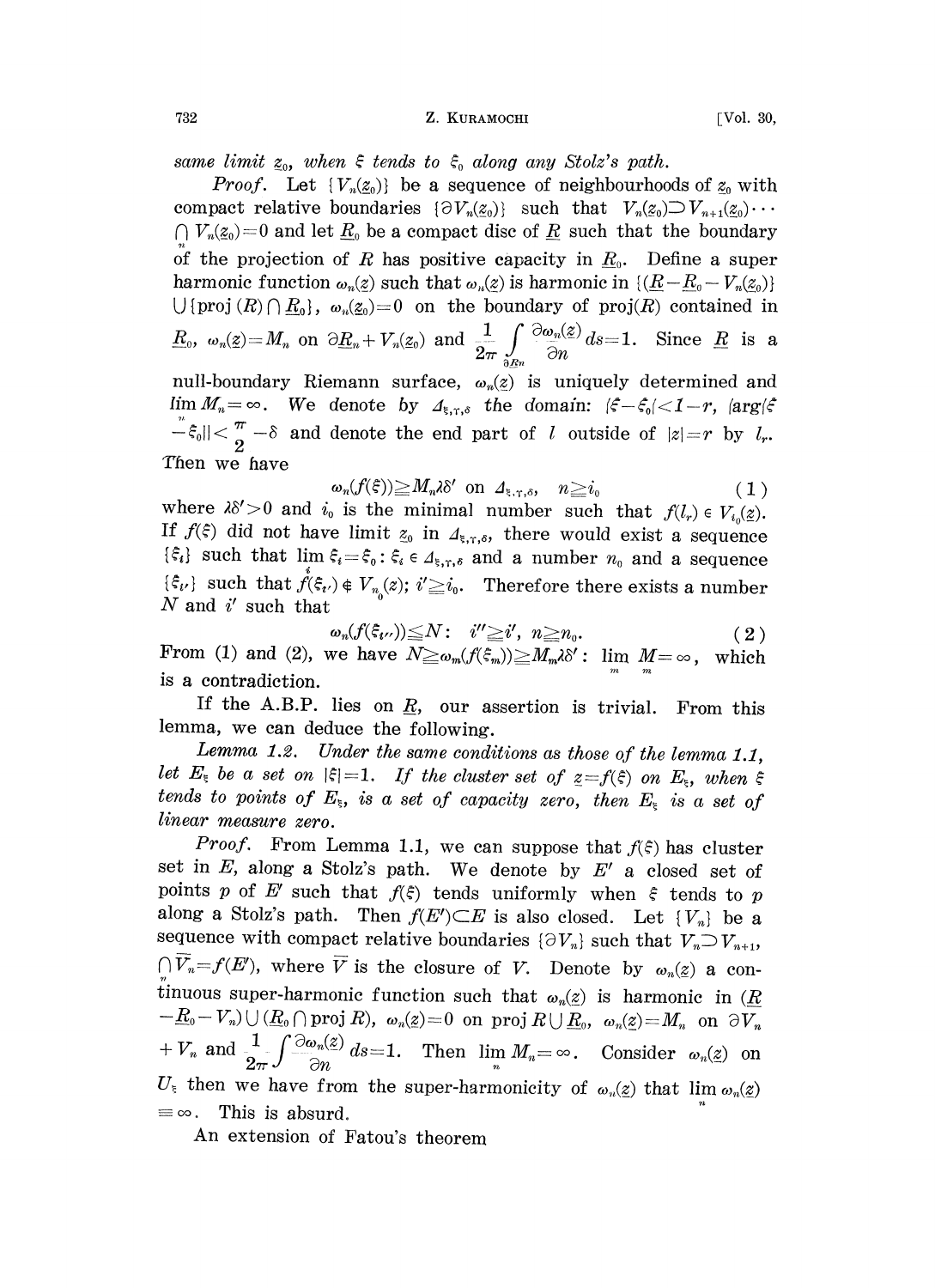Lemma 1.3. Let R be a null-boundary Riemann surface, let  $O$ ,  $\infty$  be two fixed points of R and let a be a point of R. Denote by  $U_a(z)$  a harmonic function such that

 $U_a(z) + \log z = 0$  in the neighbourhood of  $\infty$ ,

 $U_a(z)$ -log z is harmonic in the neighbourhood of a.

Then  $U_a(z)$  is determined uniquely. Put  $U_a^+(z)=0$ , if  $U_a(z)\leq 0$ <br>  $U_a^+(z)=U_a(z)$ , if  $U_a(z)>0$ . Then and  $U_a^{\dagger}(\underline{z}) = U_a(\underline{z})$ , if  $U_a(\underline{z}) > 0$ . Then

 $U_a^{\dagger}(z)-d-U_a^{\dagger}(Q) \leq U_o^{\dagger}(z), \quad U_o^{\dagger}(z) \leq U_a^{\dagger}(z)+U_a^{\dagger}(O)+d,$ where d depends on O and  $\infty$  only.

*Proof.* Denote by  $D_{\rho}$  the domain such that  $0 \ge U_o(z)$ :  $z \in D_{\rho}$ and by  $\partial D_{\rho}$  its relative boundary. Put  $V(a, z)=U_a^+(z)-U_0^+(z)$  $-U_a^{\dagger}(\underline{O})$ . Then there are four cases as follows:

- 1) The case when  $a \notin D_{\varrho}$ ,  $\underline{z} \notin D_{\varrho}$ . In this case we have  $U_{\varrho}^{+}(z)$  $U_q(z)$ ,  $U_a{}^+(Q) = U_a(\stackrel{\circ}{Q})$  and  $\stackrel{\circ}{V}(a, z) = U_a{}^+(z) - U_q(z) - U_a(\stackrel{\circ}{Q}).$
- 2) The case when  $a \in D_{\rho}$ ,  $z \notin D_{\rho}$ . In this case we have  $U_{\rho}^{+}(z)$  $U_{\underline{\rho}}(z), U_a^*(\underline{O}) = 0 \text{ and } V(a, z) = U_a^*(z) - U_o(z).$
- 3) The case when  $a \notin D_o$ ,  $\underline{z} \in D_o$ . In this case we have  $U_0^+(z)=0$ ,  $U_a^{\dagger}(\underline{O}) = U_a(\underline{O})$  and  $V(a, z) = U_a(z) - U_a(\underline{O})$ .
- 4) The case when  $a \in D_o$ ,  $z \in D_o$ . In this case we have  $U_o^+(\underline{z})$  $U_a^{\dagger}(\underline{O})=0$  and  $V(a, z)=U_a(z)$ .

Since  $\underline{R}$  has a null-boundary and moreover  $V(a, z)$  is bounded from above and is sub-harmonic with respect to z for fixed a and subharmonic with respect to a for fixed z respectively,  $V(a, z)$  takes its maximum  $d=U_{a'}(z')=U_{z'}(a')$  at some points a' and  $z'$  on  $\partial D_o$ .

In such a case  $U_a(Q) = U_o(a') = U_o(\underline{z}) = 0$ , hence

$$
V(a, z) \leq d: \qquad a, z \in \underline{R}.
$$

Therefore,  $U_a^{\dagger}(z) - d - U_a^{\dagger}(0) \le U_0^{\dagger}(z)$ .

We can prove the latter part similarly.

Let  $R$  be a covering surface of positive boundary Riemann surface over <u>R</u> and let  $z=f(z)$ :  $z \in R$ ,  $z \in R$  be the mapping function. We denote by  $G_n(z, p)$  the Green's function of  $R_n$  with pole at p and let  $h_n(z, p)$  be its conjugate. Let  $a_i$ ,  $b_i$  the points of R where  $f(a_i)=Q$ ,  $f(b_i)=\infty$  respectively. Then we have

$$
U_{\mathbf{Q}}(f(z_n)) = \frac{1}{2\pi} \int_{0}^{2\pi} U_{\mathbf{Q}}(f(r_n e^{i\theta_n}) d\theta_n + \sum_{\mathbf{V}} G_n(z, b_{\mathbf{V}}))
$$

$$
-\sum_{\mathbf{V}} G_n(z, a_{\mathbf{V}}) + \log |c_k|,
$$

where  $z_n=e^{-a_n-i\hbar_n}=r_ne^{i\theta n}$ ,  $G_n(z, 0)$  is the Green's function of R with pole at O, and  $c_k$  is the first non vanishing coefficient of the expansion of  $f(z_n)$  with respect to the local parameter defined in the neighbourhood of O.

Put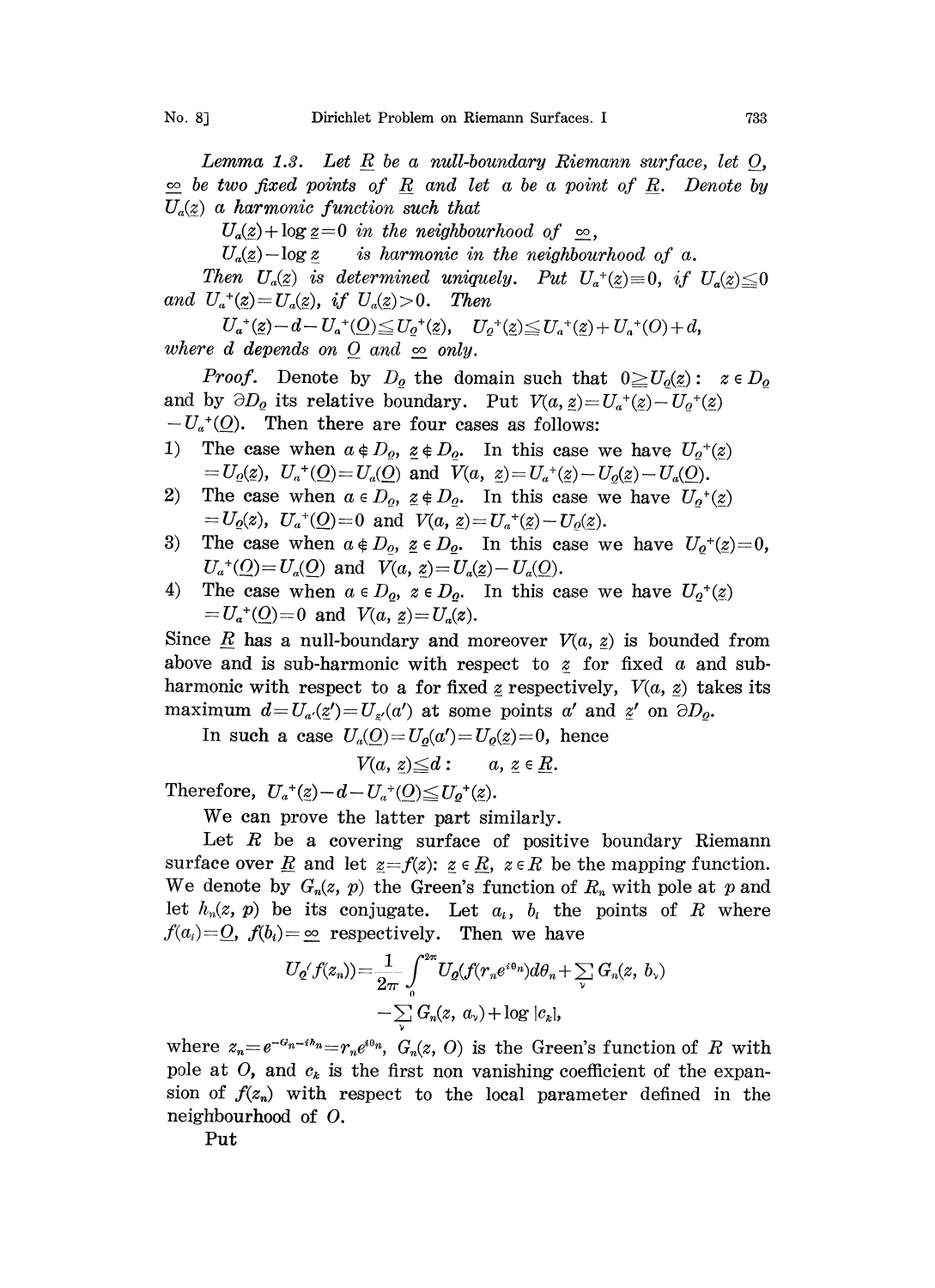Z. KURAMOCHI [Vol. 30,

$$
m(r_n, f-a) = \int_0^{2\pi} U_a^+(f(r_n e^{i\theta_n}) d\theta_n,
$$
  

$$
N(r_n, f-a) = \int_0^{r_n} \frac{n(t, a) - n(0, a)}{t} dt.
$$

We have, by lemma 1.3.

$$
|m(r_n, f-a)-m(r_n, \infty)| \le U_0^+(a)+d,
$$
  

$$
m(r_n, a)+N(r_n, a)=m(r_n, \infty)+N(r_n, \infty)+\varphi(r_n)
$$

where

 $\varphi(r_n) \leq U_o(a) + d + |\log |c_k|$ .

If  $T(r, \infty)=\lim_{n} (N(r_n, \infty)+m(r_n, \infty))<\infty$ , we say that  $z=f(z)$  is a covering of bounded type.

**Theorem 1.1.** We map the universal covering surface  $R^{\infty}$  of R onto  $U_{\epsilon}$ :  $|\xi|$  < 1 conformally by  $\xi = \varphi(z)$  such that  $0 = \varphi(0)$ . If  $z = f(z)$ is a covering of bounded type, then the composed function  $z=z(\xi)$ from  $U_{\epsilon}$  to R has angular limits almost everywhere on  $|\xi|=1$  and there exists a set E of measure  $2\pi$  on  $|\xi|=1$  such that every Stolz's path terminating at every point of E determines an A.B.P. of R.

*Proof.* If  $\mu$  is the equilibrium distribution of unit-mass on a set H of positive capacity on <u>R</u>, we have  $T(r) = \int N(r, z) d\mu(z) + 0(1)$ ,

and  $T(r)$  is finite if and only if  $N(r, z)$  is finite everywhere. As to the mapping from  $R^{\infty}$  to  $U_{\xi}$ , we can say that the universal covering surface  $R_n^{\infty}$  of  $R_n$  is mapped onto a simply connected domain  ${}_{\xi}D_n$ , containing  $\xi=0$ , and situated in  $|\xi|<1$ , and that a point  $a_i$  of R corresponds to a system of equivalent points  $\{a_{ij}\}\ (j=1, 2, \ldots)$ :  $a_{ij}$  $\in U_{\xi}$ . Let  $G_{\xi\partial n}(\xi, a_{ij})$  and  $G_{r}(\xi, a_{ij})$  be the Green's function of  ${}_{\xi}D_{n}$ and  $|\xi| < r$  respectively. Then we have

$$
G_n(z, a_i) = \sum_j G_{\xi p_n}(\xi, a_{ij}).
$$

Since the Green's function is an increasing function of the domain, and since there exists a number n such that  $\sum_{i=1}^{n} D_i$  contains  $|\xi| < r$  for given  $r$ , we have

$$
G(z, a_i) = \lim_n G_n(z, a_i) \geq \sum_i G_r(\xi, a_{ij}).
$$

This implies that the composed mapping  $z = f(\varphi^{-1}(\xi))$  is also of bounded type. Put  $W(\underline{z}) = \exp(U_0(\underline{z})+iV_0(z))$ , where  $V_0(\underline{z})$  is the conjugate function of  $U_o(z)$ . A small circle  $|W| < \delta$  corresponds to a disc D of <u>R</u>, whence we have  $N(r, a_w) < \infty$  for  $a_w$  in D. Hence the analytic function  $exp(U_o(f(\varphi^{-1}(\xi))) + iV_o(f(\varphi^{-1}(\xi))) = W(\xi)$  is a function of bounded type in  $U_{\xi}$ . Accordingly  $W(\xi)$  has angular limits almost everywhere on  $|\xi|=1$  by Fatou's theorem. Since the Green's function  $G(z, 0)$  of R has angular limit zero almost everywhere on  $|\xi|=1$ , there exists a set E on  $|\xi|= 1$  such that  $W(\xi)$  has angular limits and

$$
^{734}
$$